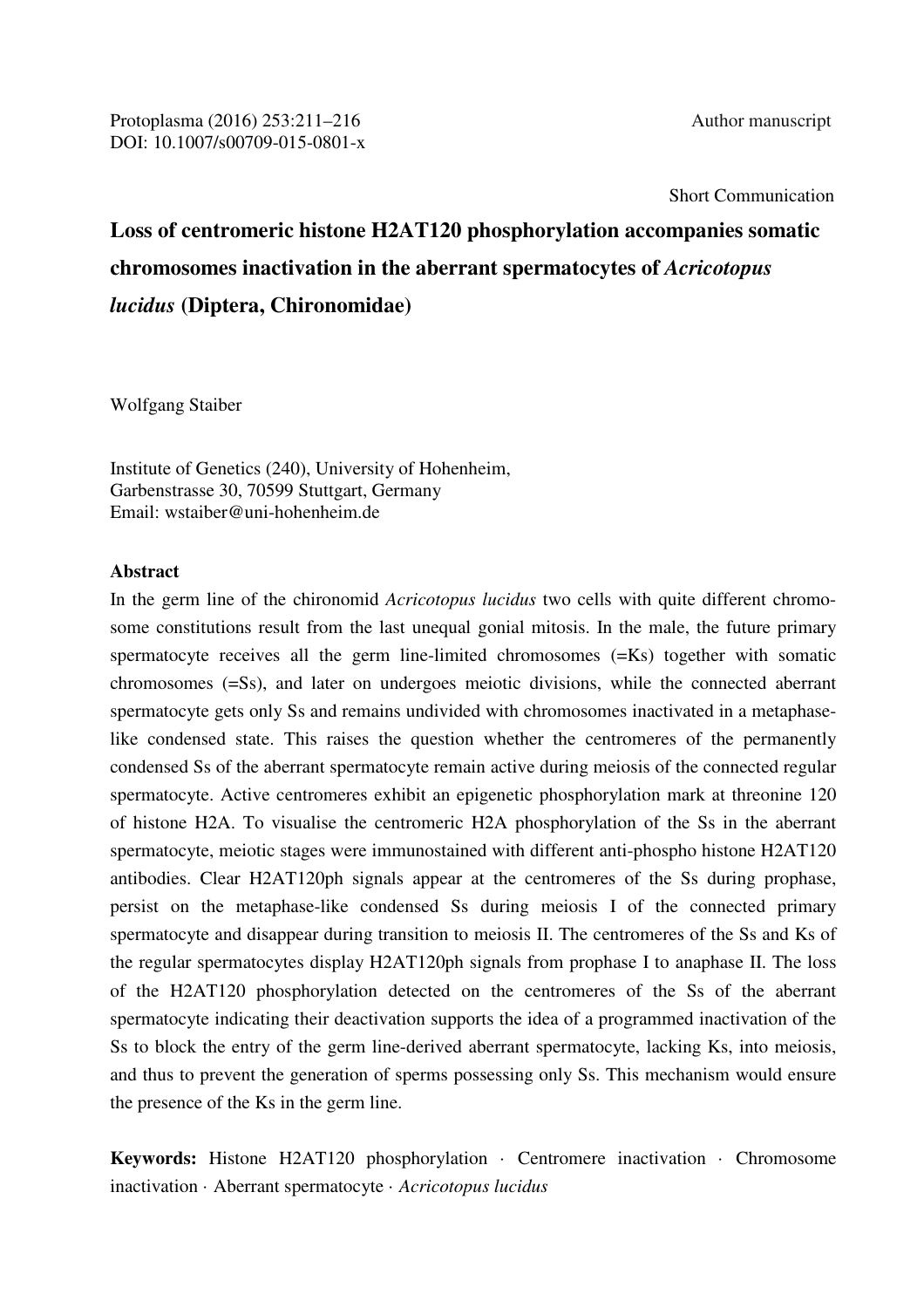#### **Introduction**

A programmed inactivation of all chromosomes of a germ line-derived cell takes place in males of the chironomid *Acricotopus lucidus*. The cell originates from the last unequal gonial mitosis, in which all germ line-limited chromosomes (Ks) move unseparated to only one pole, while the somatic chromosomes (=S) stay back in the metaphase plane (see Fig. 1b) and then segregate equally. The daughter cell, that receives all Ks and two sets of Ss differentiates into a primary spermatocyte, and the other, that receives only Ss becomes an aberrant spermatocyte. Both cells remain connected by a cytoplasmic canal (Staiber 2008). The doubling of the Ks in the primary spermatocyte by this differential mitosis compensates for the elimination of about half of the Ks in the first division of the primordial germ cell (Bauer and Beermann 1952; White 1973; Redi et al. 2001). With entry of the primary spermatocyte into meiosis the Ss in the aberrant spermatocyte condense and remain condensed in a metaphase-like state during both meiotic divisions (Staiber 2008, 2012). Since the sister chromatids of the condensed Ss do not separate, this raises the question as to whether their centromeres are still active.

 On dicentric maize metaphase chromosomes Dong and Han (2012) demonstrated, that only the active centromere is phosphorylated at threonine 133 of histone H2A (H2AT133), which corresponds to human H2AT120 and to yeast H2AS121, while the inactive centromere had lost this epigenetic phosphorylation mark. This histone phosphorylation was detected at active centromeres of mitotic and meiotic chromosomes in maize (Dong and Han 2012), and in mammals, it is also present at active centromeres in mitosis and meiosis (Baarends et al. 2007, Yamagashi et al. 2010; Liu et al. 2013). The phosphorylation of H2AT120 at the centromeres generated by the protein kinase Bub1 is necessary for the centromeric localisation of shugoshins, which protect cohesin at the centromeres from cleavage by separase (Lee et al. 2008; Watanabe, 2012).

 The presence of the Ks in the germ line is indispensable for a normal gametogenesis, as demonstrated by their experimental elimination from the germ line in the cecidomyiids *Wachtliella persicariae* (Geyer-Duszynska 1966) and *Mayetiola destructor* (Bantock 1970).

 This gives rise the idea that the Ss of the germ line-derived aberrant spermatocyte of *A. lucidus* are permanently inactivated in a metaphase-like condensed state, to block the entry of the aberrant spermatocyte into meiosis, and thereby preventing the formation of sperms without Ks (Staiber 2008).

 In the present study, the phosphorylation status of H2AT120 at the centromeres of Ss and Ks in regular and aberrant spermatocytes of *A. lucidus* was visualised during meiosis by immunofluorescence using different antibodies against H2AT120ph. Loss of the H2AT120 phosphorylation mark from the centromeres of the Ss of the aberrant spermatocyte, indicating their deactivation, strongly supports the concept of a programmed inactivation of the Ss to inhibit the entry of the aberrant spermatocyte into meiosis.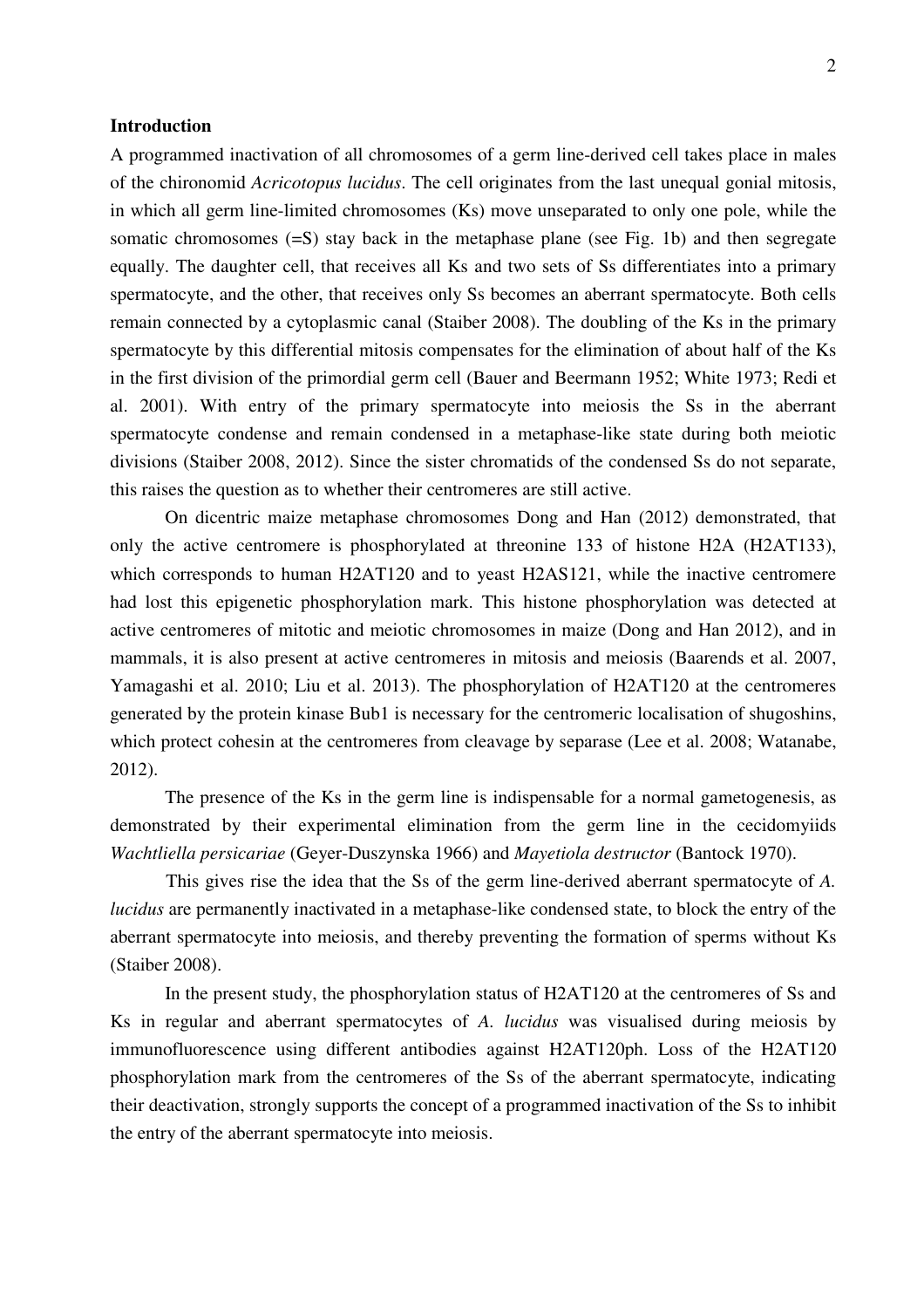#### **Materials and methods**

### *Chromosome preparation and immunofluorescence*

Chromosome preparations of spermatogonial mitoses and male meiotic stages of young fourth instar larvae, and prepupae of *Acricotopus lucidus* (Diptera, Chironomidae), were made as described in Staiber (2012). Preparations were treated with  $0.4\%$  Triton<sup>®</sup> X-100 in phosphate buffered saline (PBS), pH 6.9, under agitation for 4 h, blocked with 4% non-fat dry milk in PBS, pH 7.4, for at least 4 h, and were then covered with different polyclonal rabbit anti-phospho histone H2AT120 antibodies (abcam, # ab111492, product no longer available, gift of A. Houben; Active Motif , #39392, Lot 30508001; Active Motif, # 61195, Lot 31511001; Millipore, # ABE418, Lot Q2282924) and anti-phospho histone H2AT133 (a custom antibody prepared by LifeTein (USA) as described in Dong and Han (2012), gift of A. Houben) diluted 1:50 to 1:150 in PBS, pH 7.2, with 3% bovine serum albumin (BSA), and incubated in a moist chamber under plastic coverslips at 5°C for about 40 h. After four washes of 10 min each in PBS, pH 7.4, 0.2% Tween<sup>®</sup> 20, preparations were overlayed with FITC-conjugated goat anti-rabbit IgG (Jackson ImmunoResearch, Dianova, Hamburg, Germany) diluted 1:50 in PBS with 3% BSA at 5°C overnight. Following three final washes chromosomes preparations were embedded in Vectashield Mounting Medium with DAPI, 1.5 µg/ml (Vector Laboratories, Burlingame, CA, USA). Images were taken with a Canon 450D and a Canon 600D digital camera on a Zeiss Axioplan epifluorescence microscope using a Plan-Neofluar 100/1.3 objective, and were further processed with Corel Photo-Paint and CorelDraw software (Ottawa, ON, Canada).

#### **Results and discussion**

In spermatogonial cells of *A. lucidus* in addition to the regular somatic chromosomes  $(=S_s; 2n =$ 6) a varying number of germ line-limited chromosomes  $(=Ks; n = 6$  to 16) occurs (Fig. 1a) (Staiber 1988). About half of the Ks are eliminated in the first division of the single primordial germ cell of a testis by remaining in the equatorial plane (Bauer and Beermann 1952). To compensate for this reduction, in the last spermatogonial mitosis prior to meiosis all Ks migrate as unseparated sister chromatids to one pole, while the Ss stay back in the equatorial plane (Fig. 1b). With the arrival of the Ks at the pole the Ss segregate equally. The daughter cell left with only with Ss, and thus possessing a chromosome complement as somatic cells (Fig. 1c; ganglion cell with tightly paired homologous Ss), develops as an aberrant spermatocyte and remains permanently connected by a cytoplasmic canal with the primary spermatocyte containing all the Ks (Fig. 1d). With entry of the primary spermatocyte into meiosis all Ss of the aberrant spermatocyte condense, but do not become organised in the equatorial plane, and are arrested in a metaphase-like condensed state during both meiotic divisions and early spermiogenesis (Fig. 1d, e). This raises the significant question about the activity of the centromeres of the Ss during this time.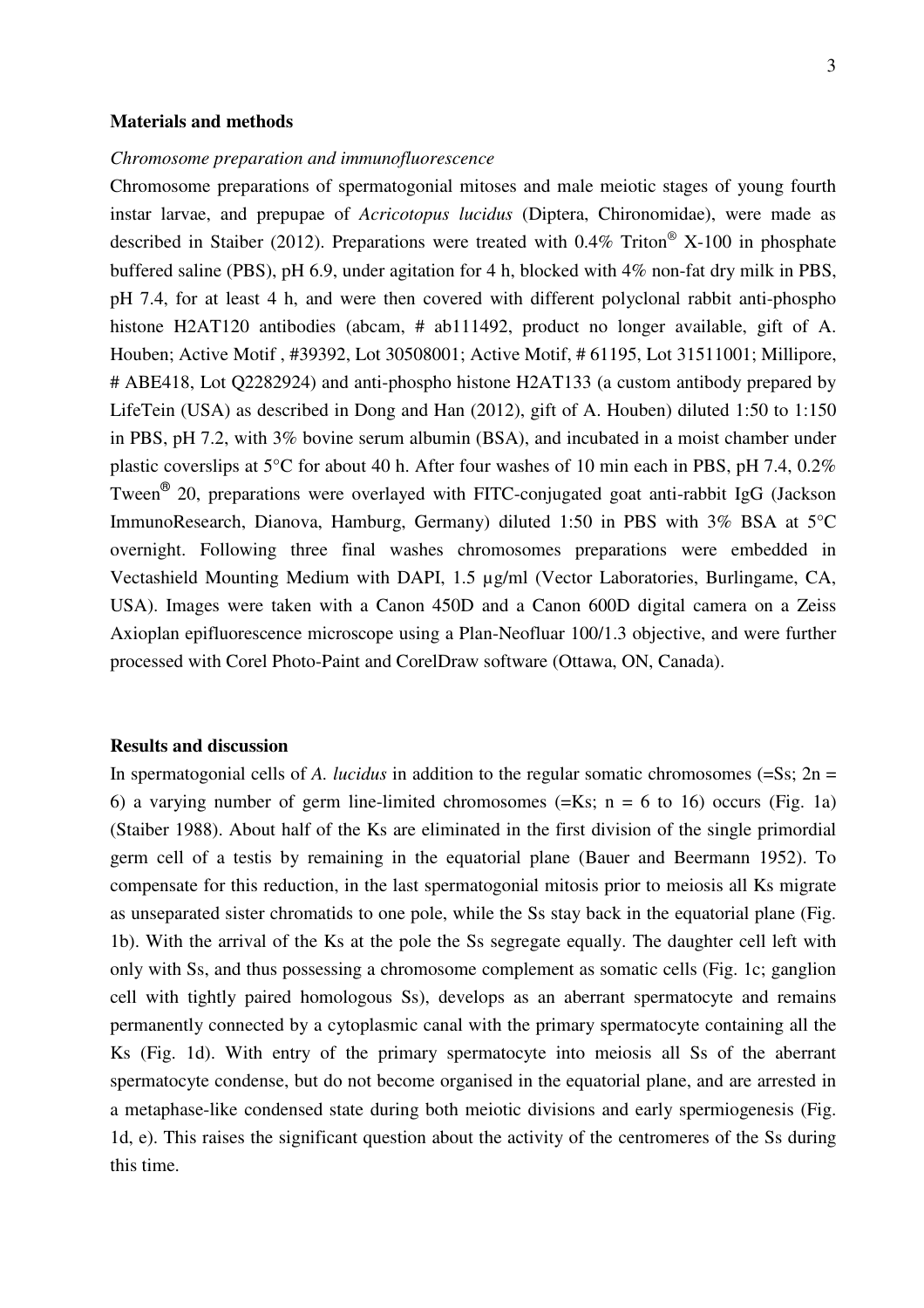

**Fig. 1 a** Spermatogonial metaphase with 6 Ss and 10 Ks, **b** male differential gonial mitosis with monopolar moving Ks and remaining Ss, and **c** ganglion metaphase with tightly paired homologous Ss immunostained with an anti-H2AT120ph antibody (abcam). Clear fluorescence signals indicate H2A phosphorylation at all centromeres of Ss and Ks. The strong signals at the spindle poles (*dots*) result from a cross-reactivity of this antibody with an unknown pericentrosomal protein. *Inserts* in **a** and **b** display a K in higher magnification of the gonial metaphase (**a,** *arrowhead*) and a monopolar migrating K from an other differential mitosis (**b**) both clearly showing two H2AT120ph signals on the centromeres of the sister chromatids. **d** Living primary spermatocyte (*spI*) with Ss and Ks in metaphase I (*M I*) and the affiliated aberrant spermatocyte (*asp*) with six metaphase-like condensed Ss. Both cells are connected by a permanent cytoplasmic canal (*arrow*). Phase contrast. **e** Syncytial complex of four young spermatids (*sp*) resulting from the two meiotic divisions and of the arrested aberrant spermatocyte with the six condensed Ss. **f**-**l** Immunostaining with anti-H2AT120ph (**f**, **h-l** abcam**;** lower insert in **h** Active Motif) and anti-H2AT133ph (**g**) . **f**, **g** All centromeres of the Ss and Ks of the primary spermatocytes (*spI*) in metaphase I (*MI*) (**f**) and in mid anaphase I (*A I*) (**g**) are clearly labelled and also the centromeres of the Ss of the connected aberrant spermatocytes (*asp*). *Insert* in **g** shows a poleward moving chromosome with two signals of the sister centromeres (arrowhead in **g**). The cross-reactivity of the antibodies with an unknown pericentrosomal protein indicates the position of the spindle poles (*dots*). **h** In metaphase II cells (*M II*, only one is shown) and **i** in late anaphase II (*A II*) only the centromeres of the Ss and Ks exhibit strong phosphorylation signals, while the centromeres of permanently condensed Ss of the connected aberrant spermatocytes have lost the H2AT120 phosphorylation. The tetrapolar arrangement of the doubled centrosomes in the aberrant spermatocytes is obvious, as seen on the four signals of the unknown pericentrosomal protein. **j** The centromeric H2AT120 phosphorylation begins during prophase condensation of the Ss in the aberrant spermatocyte. **k** The H2AT120ph antibody clearly labels the centromeres of the metaphase-like condensed Ss in an aberrant spermatocyte with bipolar arranged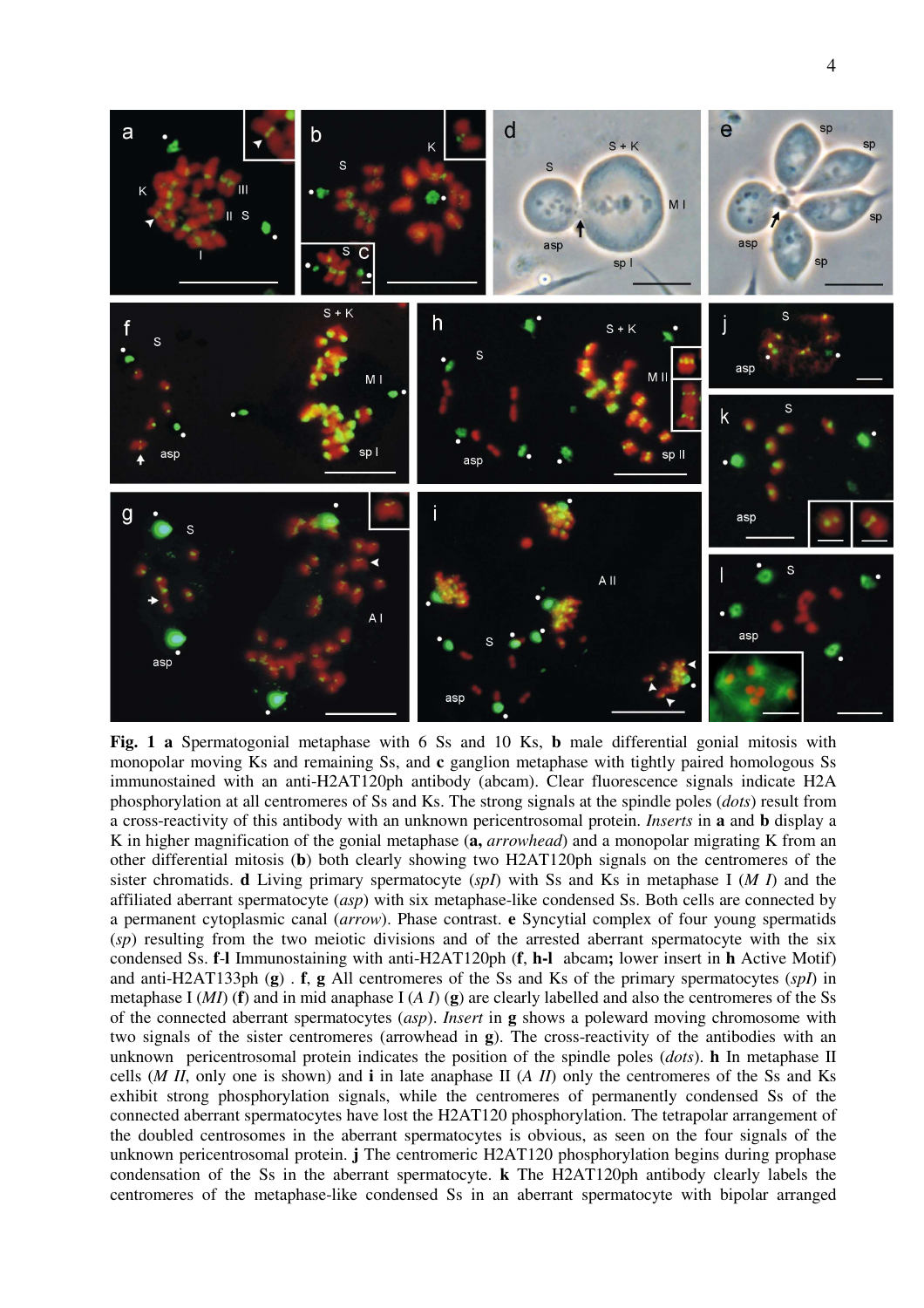centrosomes. *Inserts*: Strongly squashed Ss show that the centromeres of both sister chromatids are phosphorylated. **l** The centromeres of the Ss of an aberrant spermatocyte with doubled and tetrapolar arranged centrosomes are devoid of phosphorylation signals. *Insert*: Tetrapolar microtubule asters in an aberrant spermatocyte stained with Tubulin Tracker TM Green. *K* germ line-limited chromosome, *S* somatic chromosomes, *I, II, III,* somatic chromosomes I-III. *Scale bars* represent 10 µm (**a**,**b**,**d**-**i**), 5 µm  $(i-k)$  and  $1 \mu m$  (**c**, *inserts* in **k**)

 The phosphorylation of centromeric histone H2A at threonine 120 is necessary to recruit the cohesin protector shugoshin to the centromeres, and to localize the chromosomal passenger complex (CPC) in mitosis and meiosis (Watanabe 2012; Wang and Higgins 2013). This phosphorylation site of H2A and some amino acids in the N-terminal direction (-LLPKKTp-) are evolutionarily conserved (Aihara et al. 2004; Dong and Han 2012; Demidov et al. 2014). In dicentric chromosomes of maize only the active centromere is phosphorylated at H2AT133, corresponding to human H2AT120, but not the inactive one (Dong and Han 2012). The amino acid sequence of histone H2A, and thus the position of the phosphorylated threonine, is unknown in *A. lucidus*. In the following, this site in *A. lucidus* is denoted as H2AT120.

 The anti-phospho H2AT120 antibodies used in this study clearly detected H2AT120ph at the centromeres of all Ss and Ks in spermatogonial metaphases (Fig. 1a), and in differential mitoses (Fig. 1b), and at the centromeres of the Ss in ganglion metaphases (Fig. 1c). In addition, two of the antibodies (anti-H2AT120ph from abcam, and anti-H2AT133ph) showed a crossreactivity with an unknown pericentrosomal protein, indicating the position of the spindle poles (Fig. 1a-c). No differences in the centromeric H2AT120ph immunostaining were observed between Ss and Ks in gonial metaphases (Fig. 1a). Both sister chromatid centromeres of such metaphase chromosomes, and of monopolar moving Ks in differential mitoses, displayed phosphorylation of H2AT120 (inserts in Figs. 1a and 1b).

 In metaphase I of the primary spermatocyte all the centromeres of the S and K bivalents exhibit strong H2AT120 phosphorylation signals (Fig. 1f). H2AT120ph signals, although of less intensity, are also present at the centromeres of the six Ss of the aberrant spermatocyte, which are not aligned in the equatorial plane (Fig. 1f). Sometimes homologous Ss in the aberrant spermatocyte pair, as shown in Figures 1f and 1g (arrows).

 At anaphase I, the centromeres of the poleward moving Ss and Ks in the primary spermatocyte, and also of the condensed Ss in the aberrant spermatocyte, show clear H2AT120ph labelling (Fig. 1g). Both sister centromeres of the anaphasic chromosomes are stained by the H2AT120ph antibody (insert in Fig 1g).

 At metaphase II, the centromeres of both sister chromatids of the equatorially arranged Ss and Ks of the secondary spermatocytes display strong H2AT120ph signals, while the Ss in the aberrant spermatocyte have lost the centromeric H2AT120 phosphorylation (Fig. 1h; only one secondary spermatocyte is shown). In metaphases II, chromosomes were observed in which both sister chromatids showed H2AT120ph signals only at the outer centromeres (lower insert in Fig. 1h), and also chromosomes in which the sister chromatids displayed additional signals at the inner centromeres (Fig. 1h and upper insert in Fig. 1h). Both distribution patterns of H2AT120ph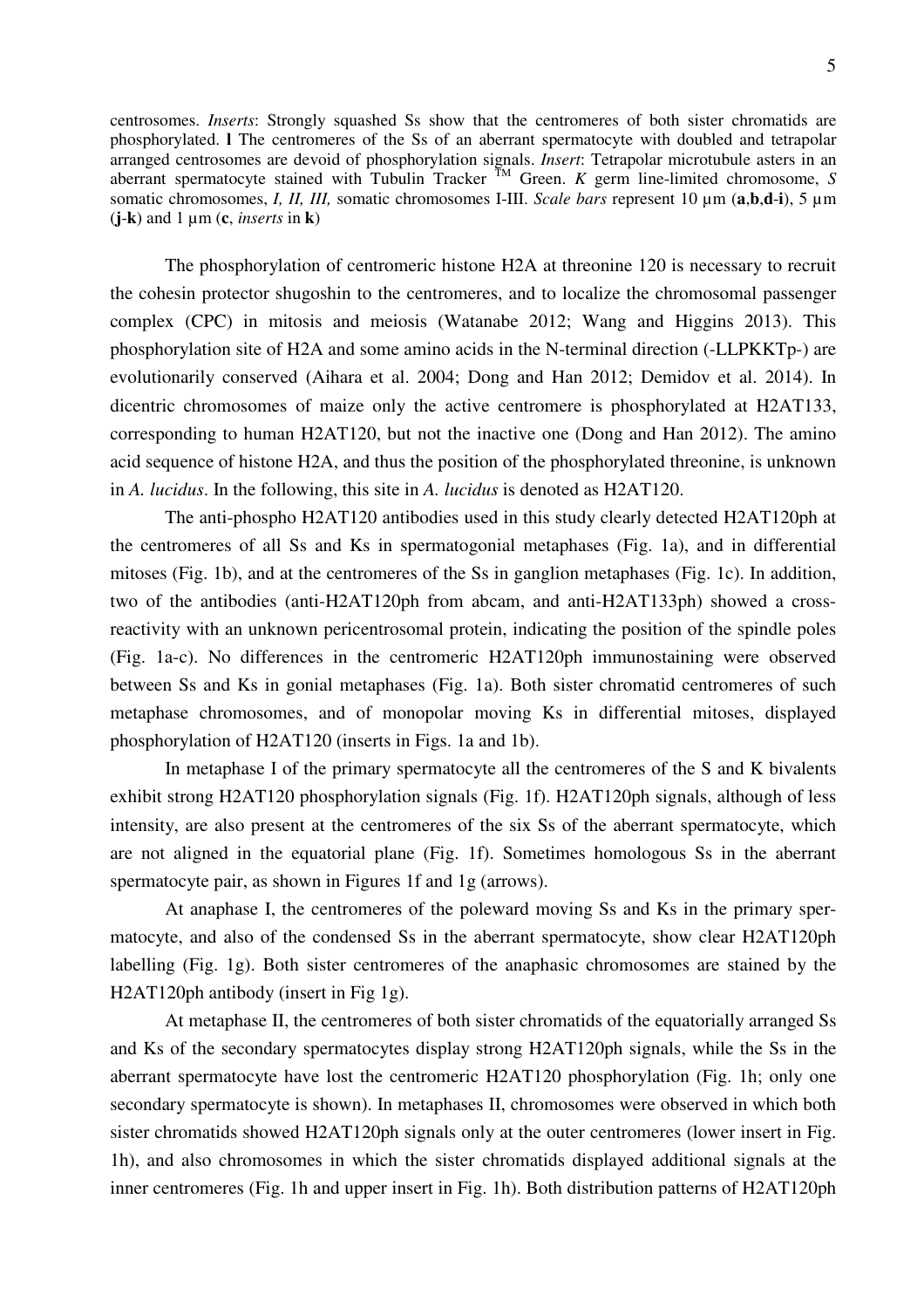signals were also reported for mitotic metaphase chromosomes of HeLa cells (Liu et al. 2013), where 75% of the sister chromatids presented H2AT120ph signals on the kinetochores and 25%, in addition, on the inner centromeres. Liu et al. (2013) also detected that, depending on the microtubule induced tension at the kinetochores, the cohesin protector shugoshin undergoes a redistribution from the inner centromeres to the kinetochores, and that H2AT120ph and cohesin specify these distinct pools of shugoshin (Liu et al. 2013). In mitoses of *Drosophila* S2 cells phosphorylated H2AT119, corresponding to H2AT120ph in humans, is enriched in prometaphase and metaphase in regions between and surrounding the sister chromatid centromeres, and is strongly reduced at the onset of anaphase (Brittle et al. 2007).

 With the duplication of the single centrosome in each of the secondary spermatocytes during interkinesis/prophase II, also the two centrosomes in the aberrant spermatocyte having doubled, the resulting four centrosomes have a tetrapolar arrangement, as indicated by the signals of the unknown pericentrosomal protein (Fig. 1h).

 At late anaphase II (Fig. 1i) the Ss in the aberrant spermatocyte are still devoid of centromeric H2AT120ph signals, in contrast to the Ss and Ks in the secondary spermatocytes, which exhibit clear centromeric H2AT120 phosphorylation (arrowheads in Fig. 1i).

 H2AT120 phosphorylation signals appear at the centromeres of the Ss during prophase of the aberrant spermatocyte (Fig. 1j) and persist from metaphase I until late anaphase I in the connected primary spermatocyte (Fig. 1k). The inserts in Figure 1k show strongly squashed Ss from aberrant spermatocytes, clearly demonstrating that the centromeres of both sister chromatids of the metaphase-like condensed Ss are phosphorylated. In the interval between telophase I and metaphase II the Ss of the aberrant spermatocyte completely lose the centromeric phosphorylation at H2AT120 and hence centromere activity (Fig. 1l). Both centrosomes have reduplicated and form four tetrapolar arranged microtubule asters as visualised by Tubulin Tracker  $<sup>TM</sup>$  staining in the insert of Fig. 11.</sup>

 The schematic depiction in Fig. 2 summarises the centromeric histone H2AT120 phosphorylation of Ss and Ks in metaphases of gonial mitosis, differential mitosis, meiosis I and meiosis II, and of the Ss in aberrant spermatocytes.

 Demidov et al. (2014) demonstrated that an antibody against a phosphopeptide derived from human H2A around the phosphorylation site of T120 (abcam) can be used to identify and visualise the centromeres in a wide variety of mono- and holocentric plant species. In some of these species threonine is replaced by serine and also the position in the H2A sequences can vary. In the histone H2A amino acid sequences of the midges (Nematocera) *Anopheles gambiae* (UniProt No. Q7PD33), *Chironomus thummi thummi* (UniProt No. P21896), *Rhynchosciara americana* (UniProt No.P84056), and of the fly (Brachycera) *Drosophila melanogaster* (UniProt No.P84051), the corresponding phosphorylation site to human H2AT120 is H2AT119. So most probably in *A. lucidus* phosphorylated H2AT119 is detected by the H2AT120ph antibodies used in this study. In *Drosophila*, the phosphorylation of H2AT119 is generated by the nucleosome histone kinase-1 (NHK-1) (Aihara et al. 2004). It is not known which phosphatases dephos-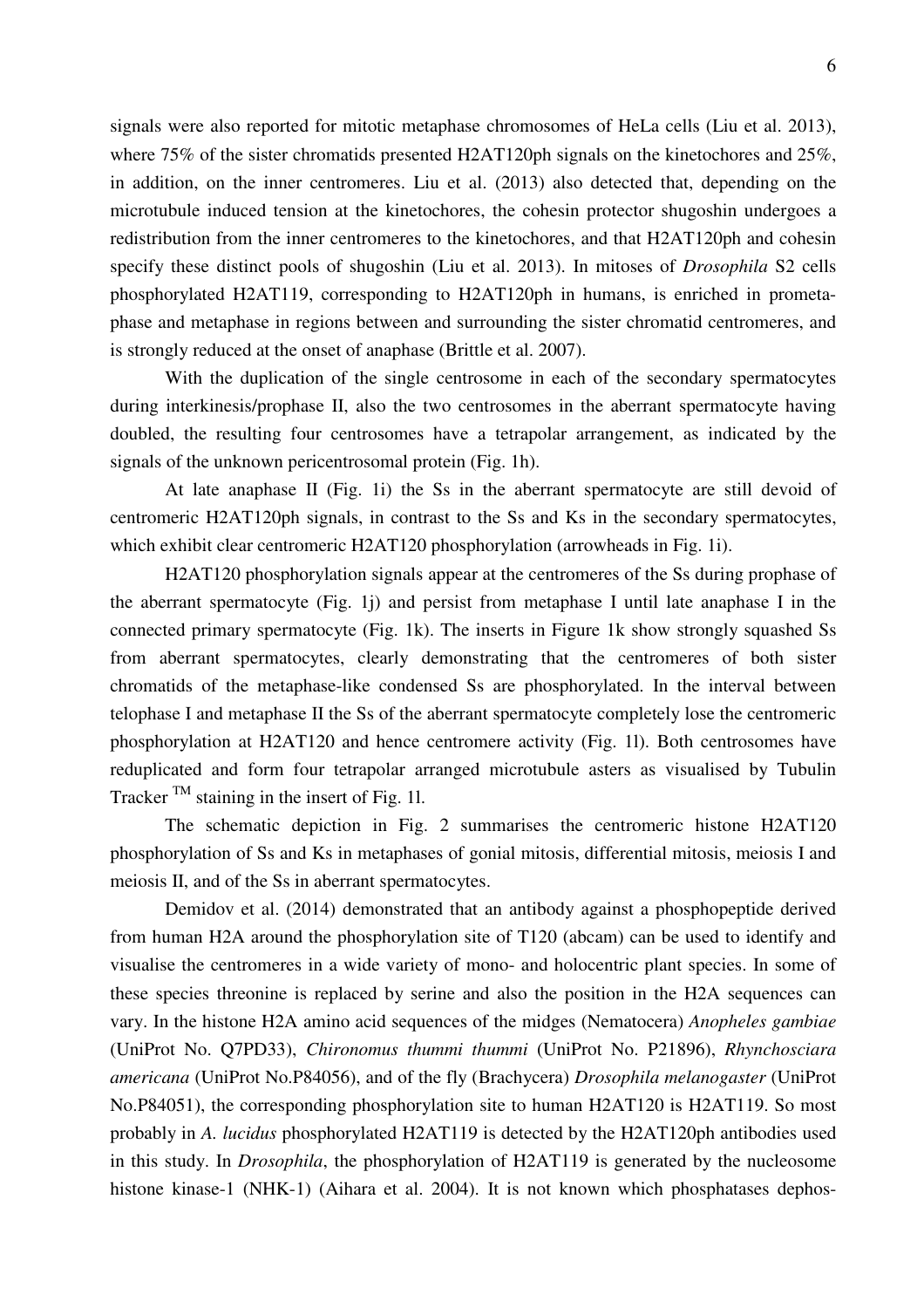phorylate H2AT120ph at the centromeres in humans and H2AT119ph at the centromeres in *Drosophila*.



**Fig. 2** Diagram summarising the centromeric histone H2AT120 phosphorylation of Ss and Ks in metaphases of gonial mitosis, differential mitosis, meiosis I and meiosis II., and of the Ss in aberrant spermatocytes. *Asterisk*: in metaphases II, also Ss and Ks showing an additional H2AT120ph signal at the inner centromeres were detected (see Fig. 1h and text). *Ss* soma chromosomes, *Ks* germ line-limited chromosomes, *asp* aberrant spermatocyte, *sg* spermatogonium, *sp I* primary spermatocyte, *sp II* secondary spermatocyte

The only study in which the different H2A phosphorylation state of an inactive and an active centromere was analysed is the above-mentioned case of a dicentric maize chromosome (Dong and Han 2012). The group of Han also demonstrated (Fu et al. 2013), that a newly formed active centromere on a chromosome fragment in maize is strongly phosphorylated at H2AT133 in mitotic metaphases (Fu et al. 2013).

It is not known why the Ss of the aberrant spermatocyte do not arrange themselves in the metaphase plane. Perhaps the microtubules cannot attach in a stable way at the kinetochores in prometaphase, or the centromeres of the sister chromatids cannot achieve biorientation because the chromosomal passenger complex (CPC), or components of it, were not localised to the centromeres or are not active (Tsukahara et al. 2010; Carmena et al. 2012).

 The Ss of the aberrant spermatocyte do not undergo heterochromatinisation during their inactivation (Staiber 2012). Trimethylated H3K9, as a marker of heterochromatin, could only be detected in the heterochromatin of the centromeric regions of the condensed Ss in the aberrant spermatocyte as also of the Ss in spermatogonial metaphases (Staiber 2012). Such a heterochromatinisation of a whole chromosome, with a corresponding trimethylation of H3K9, was established during the meiotic inactivation of the single germ line restricted chromosome (GRC) in the spermatocytes of the zebra finch (Goday and Pigozzi 2010; Schoenmakers et al. 2010). In contrast to the Ss in *A. lucidus*, the inactivation affects only the GRC, not the other chromosomes, and takes place within the early meiotic prophase nucleus.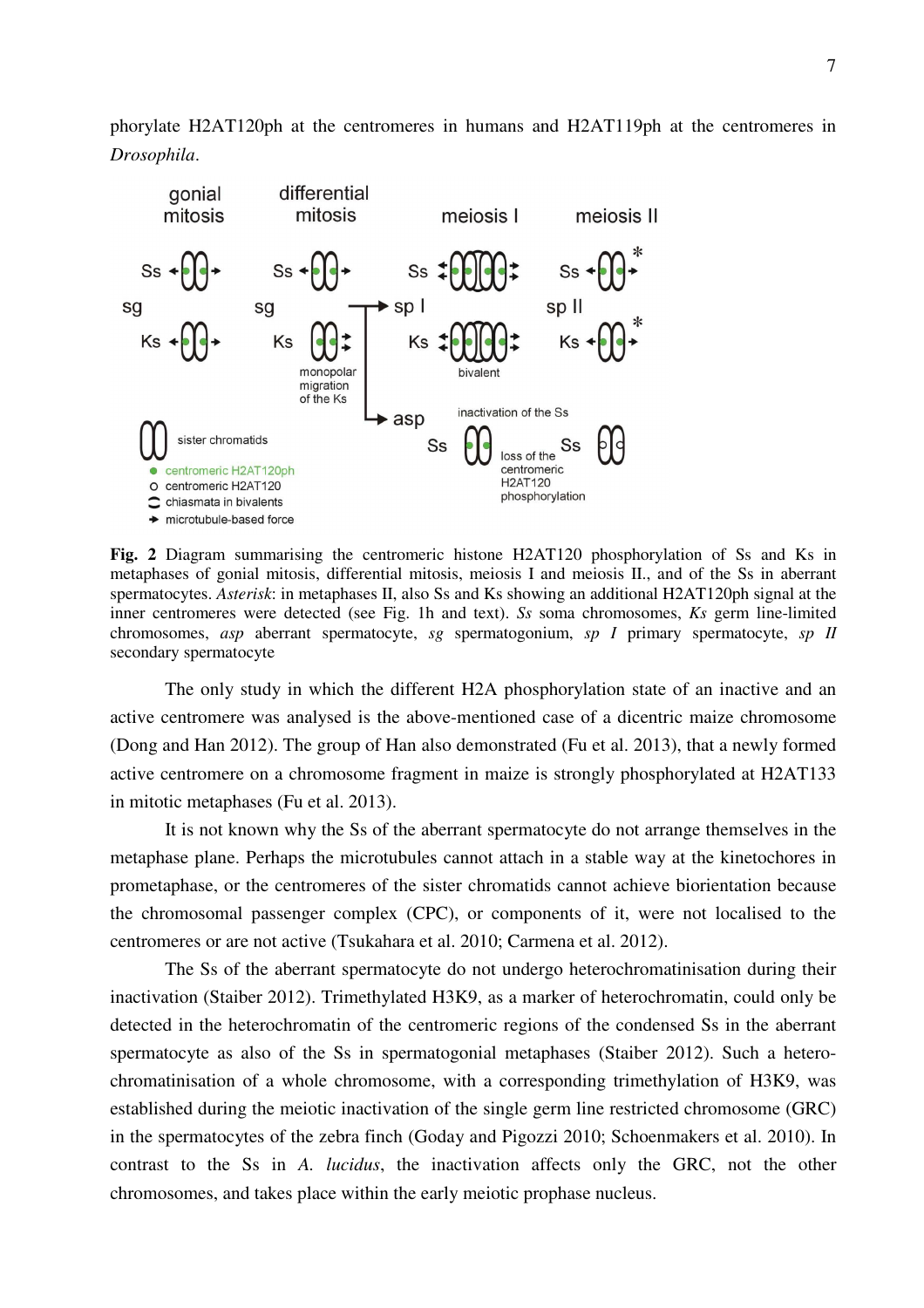The dephosphorylation of H2AT120ph at the centromeres of the condensed Ss in the aberrant spermatocyte, detected in the present study, clearly indicates that their deactivation corroborates the idea of a programmed inactivation of the Ss. Since the presence of the Ks in the germ line is essential for a normal development of the gametes, it is strongly supposed that the inactivation of the Ss and their centromeres is required to inhibit the entry of the germ linederived but K-free aberrant spermatocyte into meiosis, and thereby to prevent the formation of sperms possessing only Ss.

**Acknowledgements** The author thanks Prof. Neil Jones, Biological Sciences, Aberystwyth University, Wales, UK, for helpful suggestions and corrections to the manuscript, and Dr. Andreas Houben, IPK, Gatersleben, Germany, for providing primary antibodies. This work was supported by a grant of the Deutsche Forschungsgemeinschaft (Sta 462/5-1).

**Conflict of interest** The author declares that he has no conflict of interest.

#### **References**

- Aihara H, Nakagawa T, Yasui K, Ohta T, Hirose S, Dhomae N, Takio K, Kaneko M, Takeshima Y, Muramatsu M, Ito T (2004) Nucleosomal histone kinase-1 phosphorylates H2A Thr 119 during mitosis in the early *Drosophila* embryo. Genes Dev 18:877-888
- Bantock CR (1970) Experiments on the chromosome elimination in the gall midge, *Mayetiola destructor*. J Embryol Exp Morph 24:257-286
- Baarends WM, Wassenaar E, Hoogerbrugge JW, Schoenmakers S, Sun ZW, Grootegoed JA (2007) Increased phosphorylation and dimethylation of XY body histones in the Hr6bknockout mouse is associated with derepression of the X chromosome. J Cell Sci 120:1841- 1851
- Bauer H, Beermann, W (1952) Der Chromosomencyclus der Orthocladiinen (Nematocera, Diptera). Z Naturforsch 7b:557–563
- Brittle AL, Nanba Y, Ito T, Ohkura H (2007) Concerted action of Aurora B, Polo and NHK-1 kinases in centromere-specific histone 2A phosphorylation. Exp Cell Res 313:2780-2785
- Carmena M, Wheelock M, Funabiki H, Earnshaw WC (2012) The chromosomal passenger complex (CPC): from easy rider to the godfather of mitosis. Nat Rev Mol Cell Biol 13:789- 803
- Demidov D, Schubert V, Kumke K, Weiss O, Karimi-Ashtiyani R, Butlar J , Heckmann S, Wanner G, Dong Q, Han F, Houben A (2014) Anti-phosphorylated histone H2AThr120 - a universal marker for centromeric chromatin of mono- and holocentric plant species. Cytogenet Genome Res 134:150-156